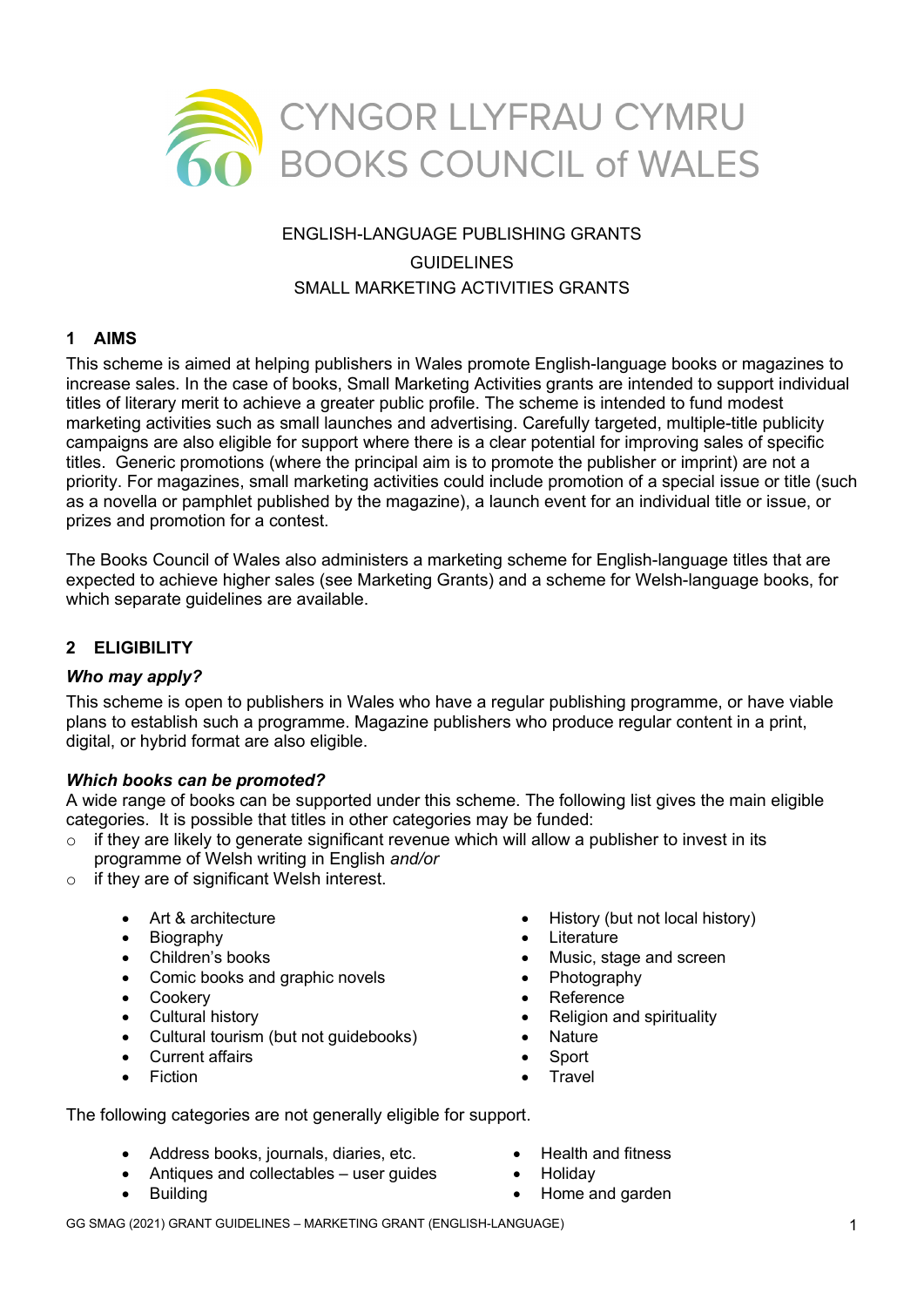- **Business**
- Do-it-yourself
- Education: teaching methods and materials (except where these directly relate to Welsh writing in English)
- Family
- **Finance**
- Games and puzzles
- Guidebooks
- **Hobbies**
- **Languages**
- Law
- Lifestyle
- Local history
- Maps and guides
- Self-help
- Technical manuals

Neither of the above lists is comprehensive. Where there is uncertainty as to eligibility, publishers are asked to discuss their proposals with the Books Council's Publishing Development Department before submitting an application. These categories apply broadly to magazines as well, in terms of what content is eligible; publishers are encouraged to contact the Publishing Development Department with any specific queries.

## **3 ASSESSMENT CRITERIA AND PRIORITIES**

The following priorities are taken into account when considering grant applications.

# *Book/Magazine/Marketing Plans*

Priority is given to promotion of books supported by an Individual Literary Book Grant and magazines supported by a Small Magazines and Presses Grant, though where funds allow other titles and magazines may be considered.

The second priority is an assessment of the strength of the marketing plan, which will be gauged according to the following criteria (which are not listed in order of priority):

- quality of design and production;
- quality of writing and editing;
- a carefully targeted marketing plan;
- value for money;
- additionality: publishers must show how proposed marketing initiatives add to existing central services of the book industry in Wales and the publisher's existing level of marketing activity;

Where sufficient funds are available, the scheme may also be extended to support appropriate titles published by a revenue-funded publisher, and other titles of Welsh interest.

# *Publisher*

In cases where Marketing Grants are requested for books which do not have any specifically Welsh interest, priority will be given to those titles which are likely to generate sales revenue that will then be used to support a publishing programme of books of relevance to Wales. Therefore, the following factors are taken into account:

- the strength of the publisher's current list and programme, particularly in the area of Welsh writing in English;
- the degree to which the publisher's list of Welsh writing in English is likely to benefit from revenue generated by the proposed project;
- the publisher's track record in keeping to publishing timetables;

# *Relevance to Wales*

• where all other factors are equal, preference will be given to projects involving Welsh or Walesresident authors and illustrators, and/or books about Welsh subjects.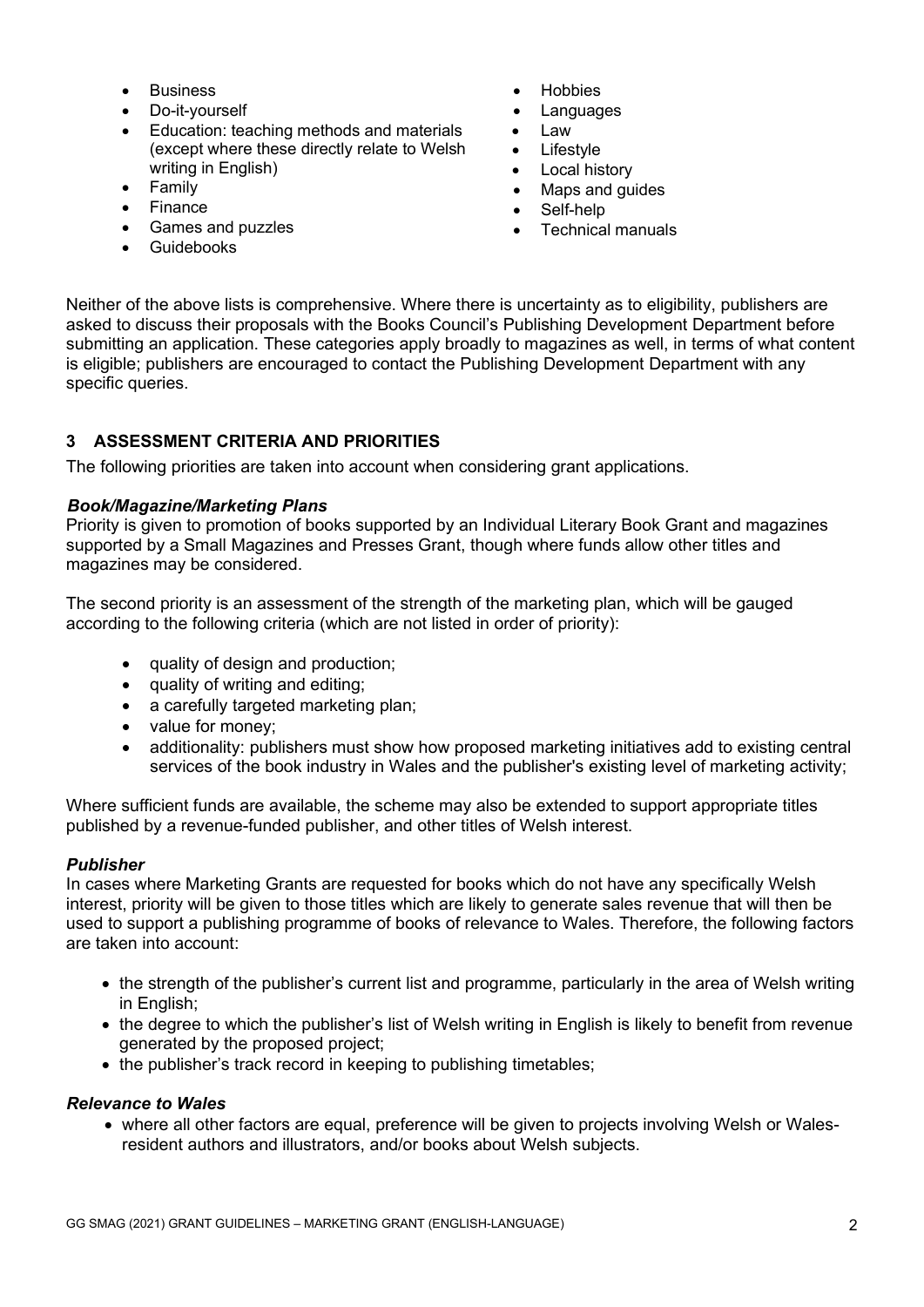## **4 THE GRANT**

- **The total annual budget for this scheme is in the region of £9,000.**
- It is expected that most grants offered will not exceed £1,000, though a higher grant may be offered in exceptional circumstances.

## **5 APPLICATION PROCEDURE AND TIMETABLE**

- Applications must be made on the application form [GA SMAG (2021)], which may be obtained from the address at the end of this document.
- Applications are considered by the English-language Publishing Grants Subcommittee, which meets four times a year, usually in February, May, July, and October. Deadlines are posted on the Books Council's website; alternatively, they can be obtained from the address at the end of this document.
- Grants will not be awarded retrospectively. Publishers should allow sufficient time between a Panel meeting and the start of the marketing/promotional activities described in the application form. Should it appear that the planned activities are likely to begin before an award has been made or to be delayed in the wait for a decision to the detriment of their efficacy, the Panel may reject the application.
- All publishers in receipt of a Small Marketing Activities Grant must adhere to the General Terms and Conditions of grant aid for this scheme, see [GT&C SMAG (2021)], including the timely supply of bibliographical data and making grant-aided titles available through normal trade channels (including the Books Council's Distribution Centre). Publishers are asked to familiarize themselves with this document before proceeding with an application.

## *Contingency Marketing Grants*

To ensure a degree of flexibility in this scheme a different application procedure exists for Contingency Marketing Grants.

- Contingency Marketing Grants may be applied for at any time to allow publishers to capitalize on an unexpected success. The publisher must demonstrate both a need and the unforeseen nature of the marketing opportunity.
- Generally, these unforeseen opportunities will occur post-publication, e.g. to capitalize on a title receiving a boost from being shortlisted for a prize, or the unexpected success of a particular title which can be built upon. Books which have yet to be published might be eligible in exceptional circumstances, but no launches or similar events will be considered, as these should be planned in advance. Marketing activities that would be acceptable could include in-store chain promotions where a fee is required, or promotions associated with literary prizes, etc.
- The total budget for these small contingency grants will be £9,000 per annum. The **maximum** total value of small marketing grants awarded to any one publisher in a single financial year is £2,000. The grants will generally be between 25% and 80% of costs.
- Publishers wishing to apply for one of these grants should contact the Books Council in the first instance and should complete an application form [GA MG (2021)]. A decision should usually be forthcoming within two weeks of receipt of the application form. Retrospective applications will not be considered.

## **6 PAYMENT OF GRANTS**

The publisher should claim and the Books Council will release the grant in one of the following two payment options: